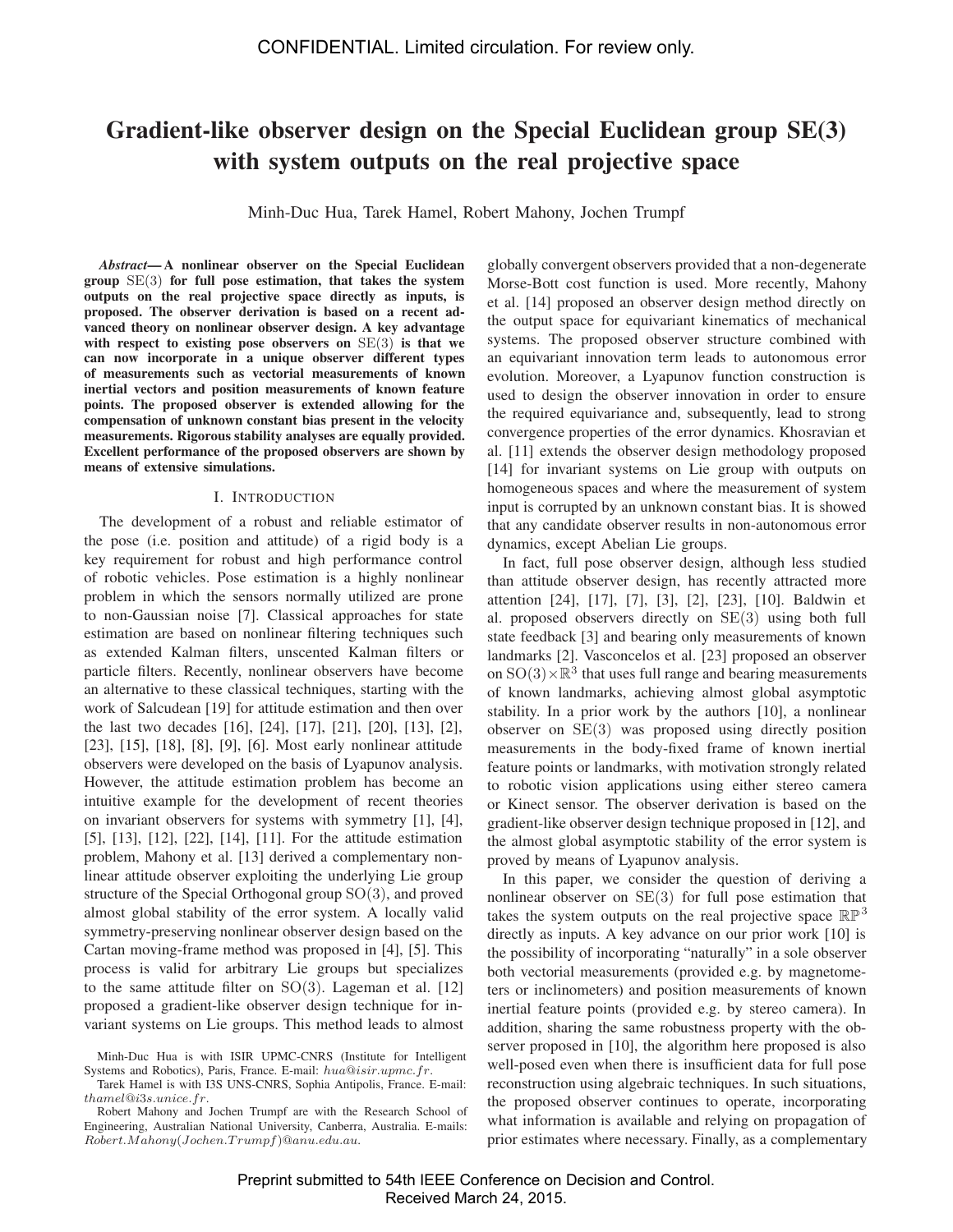contribution, a modified version of the basic observer is proposed so as to deal with the case where bias is present in the velocity measurements.

The remainder of this paper is organised as follows. Section II formally introduces the problem of pose estimation on SE(3) along with the notation used. In Section III, based on a recent advanced theory for nonlinear observer design directly on the output space [14], a nonlinear observer on SE(3) is proposed using direct body-fixed measurements of known inertial elements of the real projective space  $\mathbb{RP}^3$  and the knowledge of the group velocity. Stability analysis is also provided in this section. Then, in Section IV the proposed basic observer is extended using Lyapunov theory in order to cope with the case where the measurement data of the group velocity are corrupted by an unknown constant bias. In Section V, the performance of the proposed observers are validated by means of simulation. Finally, concluding remarks are given in Section VI.

## II. PRELIMINARY MATERIAL

## *A. Notation*

Let  $\{A\}$  and  $\{B\}$  denote an inertial frame and a bodyfixed frame attached to a vehicle moving in 3D-space, respectively. The vehicle's position, expressed in the frame  $\{\mathcal{A}\},$  is denoted as  $p \in \mathbb{R}^3$ . The attitude of the vehicle is represented by a rotation matrix  $R \in SO(3)$  of the frame  $\{ \mathcal{B} \}$ relative to the frame  $\{\mathcal{A}\}\$ . Let  $V \in \mathbb{R}^3$  denote the vehicle's translational velocity, expressed in  $\{\mathcal{B}\}\text{.}$  Let  $\Omega \in \mathbb{R}^3$  denote the vehicle's angular velocity, expressed in  $\{\mathcal{B}\}\,$ , of the frame  $\{\beta\}$  relative to the frame  $\{\mathcal{A}\}.$ 

In this paper, we consider the problem of estimating the vehicle's pose, which can be represented by an element of the Special Euclidean group  $SE(3)$  given by the matrix

$$
X := \begin{bmatrix} R & p \\ 0 & 1 \end{bmatrix} \in \text{SE}(3) \subset \mathbb{R}^{4 \times 4}.
$$
 (1)

This representation, known as homogeneous coordinates, preserves the group structure of  $SE(3)$  with the  $GL(4)$ operation of matrix multiplication, i.e.  $X_1X_2 \in \text{SE}(3)$ ,  $\forall X_1, X_2 \in \text{SE}(3)$ . Now let us recall some common definitions and notation.

• The Lie-algebra  $\mathfrak{se}(3)$  of the group SE(3) is defined as

$$
\mathfrak{se}(3) := \left\{ A \in \mathbb{R}^{4 \times 4} \mid \exists \, \Omega, V \in \mathbb{R}^3 \, : \, A = \begin{bmatrix} \Omega_{\times} & V \\ 0 & 0 \end{bmatrix} \right\},\,
$$

with  $\Omega_{\times}$  denoting the skew-symmetric matrix associated with the cross product by  $\Omega$ , i.e.  $\Omega \times v = \Omega \times v$ ,  $\forall v \in \mathbb{R}^3$ . The adjoint operator is a mapping  $Ad : SE(3) \times \mathfrak{se}(3) \rightarrow \mathfrak{se}(3)$ defined as  $Ad_X A := XAX^{-1}$ , with  $X \in SE(3)$ ,  $A \in \mathfrak{se}(3)$ . It is verified that

$$
Ad_X A = \begin{bmatrix} (R\Omega)_\times & -(R\Omega)_\times p + RV \\ 0 & 0 \end{bmatrix} \in \mathfrak{se}(3).
$$

• For any two matrices  $M_1, M_2 \in \mathbb{R}^{n \times n}$ , the Euclidean matrix inner product and Frobenius norm are defined as

$$
\langle M_1, M_2 \rangle := \text{tr}(M_1^\top M_2), \ \ \|M_1\| := \sqrt{\langle M_1, M_1 \rangle}.
$$

Let  $P_a(M)$ ,  $\forall M \in \mathbb{R}^{n \times n}$ , denote the anti-symmetric part of M, i.e.  $\mathbf{P}_a(M) := (M - M^{\top})/2$ . Let  $\mathbf{P} : \mathbb{R}^{4 \times 4} \to \mathfrak{se}(3)$ denote the unique orthogonal projection of  $\mathbb{R}^{4\times4}$  onto  $\mathfrak{se}(3)$ with respect to the inner product  $\langle \cdot, \cdot \rangle$ , i.e.  $\forall A \in \mathfrak{se}(3), M \in$  $\mathbb{R}^{4\times4}$ , one has

$$
\langle A, M \rangle = \langle A, \mathbf{P}(M) \rangle = \langle \mathbf{P}(M), A \rangle.
$$

It is verified that for all  $M_1 \in \mathbb{R}^{3 \times 3}$ ,  $m_{2,3} \in \mathbb{R}^3$ ,  $m_4 \in \mathbb{R}$ ,

$$
\mathbf{P}\left(\begin{bmatrix} M_1 & m_2 \\ m_3^\top & m_4 \end{bmatrix}\right) := \begin{bmatrix} \mathbf{P}_a(M_1) & m_2 \\ 0 & 0 \end{bmatrix}.
$$
 (2)

• For all  $X \in SE(3)$ ,  $A_1, A_2 \in \mathfrak{se}(3)$ , the following equation defines a *right-invariant Riemannian metric*  $\langle \cdot, \cdot \rangle_X$ .

$$
\langle A_1X, A_2X \rangle_X := \langle A_1, A_2 \rangle,
$$

where  $\langle \cdot, \cdot \rangle$  is the Euclidean metric on  $\mathbb{R}^{4 \times 4}$ .

• For any  $x \in \mathbb{R}^4$  (or  $\in \mathbb{RP}^3$ ), the notation  $\underline{x} \in \mathbb{R}^3$  denotes the vector of first three components of  $x$  and the notation  $x_i$ stands for the i-th component of  $x$ . Thus, it can be written as  $x = \begin{bmatrix} x & x_4 \end{bmatrix}^\top$ .

#### *B. System equations and measurements*

The vehicle's pose  $X \in SE(3)$ , defined by (1), satisfies the kinematic equation

$$
\dot{X} = F(X, A) := XA,\tag{3}
$$

with group velocity  $A \in \mathfrak{se}(3)$ . System (3) is *left invariant* in the sense that it preserves the (Lie group) invariance properties with respect to constant translation and constant rotation of the body-fixed frame  $\{B\}$   $X \mapsto X_0 X$ .

Assume that the group velocity A (i.e.  $\Omega$  and V) is bounded, continuous, and available to measurement. Moreover,  $N \in \mathbb{N}^+$  constant elements of the real projective space  $\mathring{y}_i \in \mathbb{RP}^3$   $(i = 1, \cdots, N)$ , known in the inertial frame  $\{A\}$ , are assumed to be measured in the body-fixed frame  $\{B\}$  as

$$
y_i = h(X, \mathring{y}_i) := \frac{X^{-1} \mathring{y}_i}{|X^{-1} \mathring{y}_i|} \in \mathbb{RP}^3, \quad i = 1, \cdots, N. \quad (4)
$$

Note that the Lie group action  $h : SE(3) \times \mathbb{RP}^3 \to \mathbb{RP}^3$  is transitive and is a *right group action* in the sense that for all  $X_1, X_2 \in \text{SE}(3)$  and  $y \in \mathbb{RP}^3$ , one has  $h(X_2, h(X_1, y)) =$  $h(X_1X_2, y)$ . For later use, define

$$
Y := (y_1, \cdots, y_N), \quad \mathring{Y} := (\mathring{y}_1, \cdots, \mathring{y}_N). \tag{5}
$$

**Remark 1** *Interestingly, by considering the measurement data in the real projective space* RP<sup>3</sup>*, we are able to combine in a unique pose observer various types of measurements that are provided by sensors of different nature. For instance, from a stereo camera or a Kinect sensor we can obtain a matching of*  $N_1 \in \mathbb{N}$  *feature points whose position coordinates are known in both the inertial reference frame* {A} *and the current body-fixed frame* {B}*, i.e. one has*

$$
p_i = R^{\top}(\mathring{p}_i - p), \quad i = 1, \cdots, N_1,
$$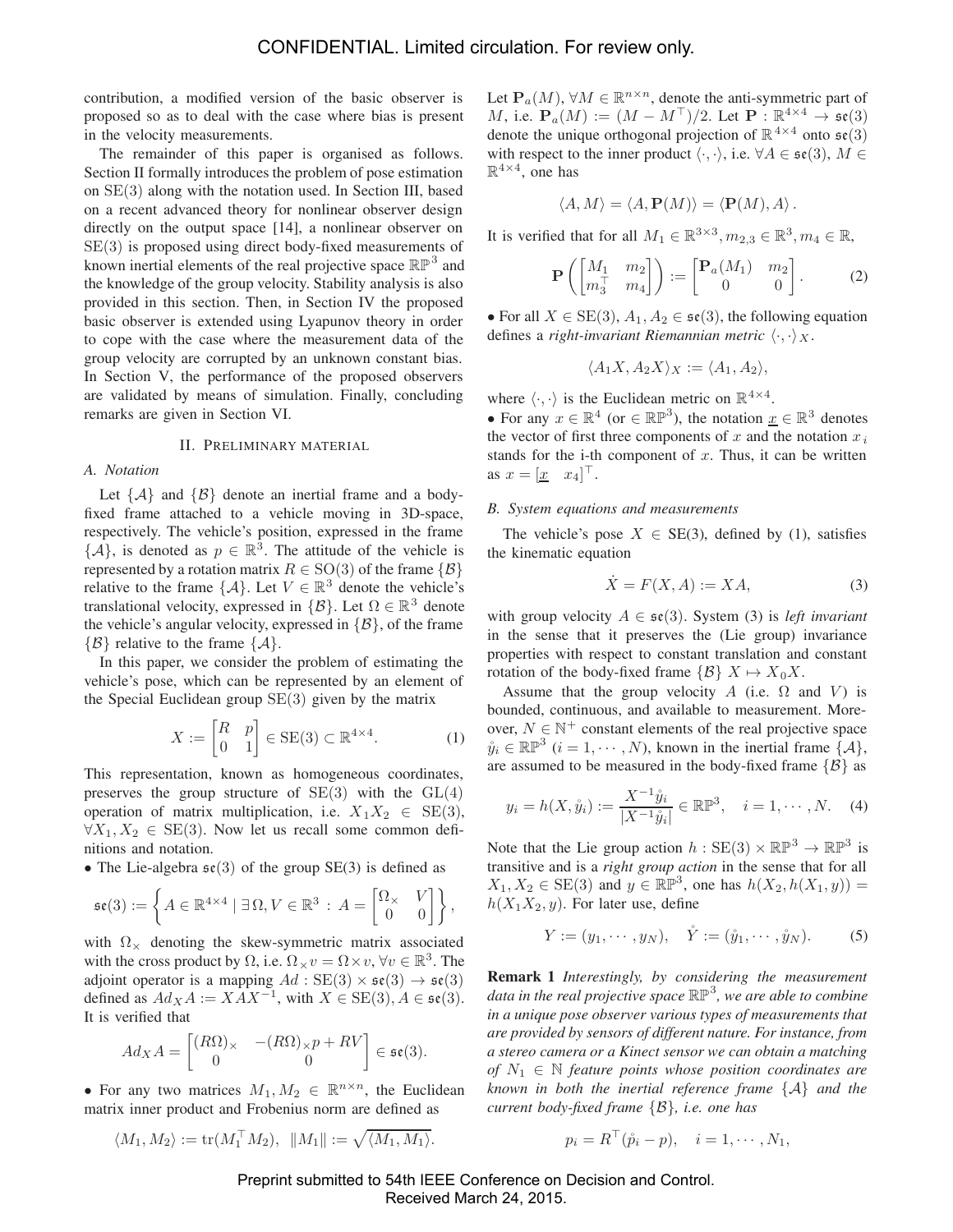*with*  $\hat{p}_i, p_i \in \mathbb{R}^3$  *the position coordinates of the feature points expressed in the frames* {A} *and* {B}*, respectively. Then, the following simple transformations:*

$$
\begin{aligned} \underline{\mathring{y}}_i &:= \frac{\mathring{p}_i}{\sqrt{|\mathring{p}_i|^2+1}}, \quad \mathring{y}_{i,4} := \frac{1}{\sqrt{|\mathring{p}_i|^2+1}}, \\ \underline{y}_i &:= \frac{p_i}{\sqrt{|p_i|^2+1}}, \quad y_{i,4} := \frac{1}{\sqrt{|p_i|^2+1}}, \end{aligned}
$$

*yield the following relations in the form* (4)*:*

$$
y_i = \frac{X^{-1}\hat{y}_i}{|X^{-1}\hat{y}_i|} = h(X, \hat{y}_i), \quad i = 1, \dots, N_1,
$$

 $\begin{array}{rcl}\text{with} & \mathring{y}_i = \begin{bmatrix} \mathring{y}_i & \mathring{y}_{i,4} \end{bmatrix}^\top \in \mathbb{RP}^3 \text{ and } y_i = \begin{bmatrix} y_i & y_{i,4} \end{bmatrix}^\top \in \mathbb{CP}^3.$ RP3*. On the other hand, assume also that the vehicle is equipped with*  $N_2 \in \mathbb{N}$  *vectorial sensors (e.g. magnetometer or inclinometer) so as to provide the measurements*  $v_j \in \mathbb{R}^3$ *in the body-fixed frame*  $\{B\}$  *of*  $N_2$  *Euclidean vectors (given for example by the geomagnetic field or the gravity field) whose coordinates*  $\mathring{v}_j \in \mathbb{R}^3$  *in the inertial frame*  $\{A\}$  *are* known. Then, one verifies that  $v_j = R^{\top} \mathring{v}_j$  and deduces the *following relations in the form* (4)*:*

$$
y_j = \frac{X^{-1}\mathring{y}_j}{|X^{-1}\mathring{y}_j|} = h(X, \mathring{y}_j), \quad j = N_1 + 1, \cdots, N_1 + N_2,
$$

 ${\mathcal{W}}$   $\dot y_j = [\dot {\underline y}_j \quad 0]^\top \in \mathbb{RP}^3, \ y_j = [{\underline y}_j \quad 0]^\top \in \mathbb{RP}^3, \ \dot {\underline y}_j :=$  $\frac{\dot{v}_j}{|\dot{v}_j|}$  and  $\underline{y}_j := \frac{v_j}{|v_j|}$ .

We verify that  $SE(3)$  is a symmetry group with group actions  $\phi : \text{SE}(3) \times \text{SE}(3) \longrightarrow \text{SE}(3), \psi : \text{SE}(3) \times \mathfrak{se}(3) \longrightarrow$  $\mathfrak{se}(3)$  and  $\rho : \overline{\text{SE}}(3) \times \mathbb{RP}^3 \longrightarrow \mathbb{RP}^3$  defined by

$$
\begin{array}{rcl}\n\phi(Q,X) & := & XQ, \\
\psi(Q,A) & := & Ad_{Q^{-1}}A = Q^{-1}AQ, \\
\rho(Q,y) & := & \frac{Q^{-1}y}{|Q^{-1}y|}.\n\end{array}
$$

Indeed, it is straightforward to verify that  $\phi$ ,  $\psi$ , and  $\rho$  are *right group actions* in the sense that  $\phi(Q_2, \phi(Q_1, X))$  =  $\phi(Q_1Q_2, X), \psi(Q_2, \psi(Q_1, A)) = \psi(Q_1Q_2, A),$  and  $\rho(Q_2, \rho(Q_1, y)) = \rho(Q_1 Q_2, y)$ , for all  $Q_1, Q_2, X \in SE(3)$ ,  $A \in \mathfrak{se}(3)$ , and  $y \in \mathbb{RP}^3$ . Clearly, one has

$$
\rho(Q, h(X, \mathring{y}_i)) = \frac{Q^{-1} \frac{X^{-1} \mathring{y}_i}{|X^{-1} \mathring{y}_i|}}{|Q^{-1} \frac{X^{-1} y_i}{|X^{-1} \mathring{y}_i|}|} = h(\phi(Q, X), \mathring{y}_i),
$$

and

$$
d\phi_Q(X)[F(X,A)] = XAQ = (XQ)(Q^{-1}AQ)
$$
  
=  $F(\phi(Q, X), \psi(Q, A)).$ 

Thus, the kinematics (3) are *right equivariant* in the sense of [14, Def. 2]. This is a condition allowing us to apply the theory proposed in [14] for nonlinear observer design directly on the output space. Note also that the system under consideration belongs to type I systems (see [14]) where both the velocity sensors and the state sensors are attached to the body-fixed frame.

## III. GRADIENT-LIKE OBSERVER DESIGN

Denote by  $\hat{X}(t) \in \text{SE}(3)$  the estimate of the pose  $X(t)$ and denote by  $\hat{R}$  and  $\hat{p}$  the estimates of R and p, respectively.

One has 
$$
\hat{X} = \begin{bmatrix} \hat{R} & \hat{p} \\ 0 & 1 \end{bmatrix}
$$
. Define the group error  

$$
E(\hat{X}, X) := \hat{X}X^{-1} \in \text{SE}(3),
$$
 (6)

which is *right invariant* in the sense that for all  $X, X, Q \in$ SE(3), one has  $E(\hat{X}Q, XQ) = E(\hat{X}, X)$ . From now on, without confusion the shortened notation  $E$  is used for  $E(\hat{X}, X)$ . The group error E converges to the identity element  $I_4 \in SE(3)$  iif X converges to X. For later use, define also the output errors  $e_i \in \mathbb{RP}^3$ , with  $i = 1, \dots, N$ , as

$$
e_i := h(\hat{X}^{-1}, y_i) = \frac{\hat{X}y_i}{|\hat{X}y_i|} = \frac{E\mathring{y}_i}{|E\mathring{y}_i|}.
$$
 (7)

Note that  $e_i$   $(i = 1, \dots, N)$  can be viewed as the estimates of  $\hat{y}_i$ , since they converge to  $\hat{y}_i$  when E converges to  $I_4$ . Note also that  $e_i$  are computable by the observer.

We now proceed the observer design. As proposed by [14], the observer takes the form

$$
\dot{\hat{X}} = \hat{X}A - \Delta(\hat{X}, Y)\hat{X}, \quad \hat{X}(0) \in \text{SE}(3), \tag{8}
$$

where  $\Delta(\hat{X}, Y) \in \mathfrak{se}(3)$ , which is a matrix-valued function of  $\hat{X}$  and Y with Y defined by (5), is the innovation term to be designed hereafter and must be *right equivariant* in the sense that  $\forall Q \in SE(3)$ :

$$
\Delta(\phi(Q, \hat{X}), \rho(Q, Y)) = \Delta(\hat{X}, Y).
$$

with  $\rho(Q, Y) := (\rho(Q, y_1), \cdots, \rho(Q, y_N))$ . Interestingly, if the innovation term  $\Delta(\hat{X}, Y)$  is right equivariant, the dynamics of the group error  $E$  are autonomous [14, Th. 1]:

$$
\dot{E} = -\Delta(E, \mathring{Y})E. \tag{9}
$$

In order to determine the innovation term  $\Delta(\hat{X}, Y)$ , the following cost function is considered:

$$
\mathcal{C}: \text{SE}(3) \times (\mathbb{RP}^3 \times \dots \times \mathbb{RP}^3) \longrightarrow \mathbb{R}^+,
$$

$$
(\hat{X}, Y) \mapsto \mathcal{C}(\hat{X}, Y) := \sum_{i=1}^N \frac{k_i}{2} \left| \frac{\hat{X} y_i}{|\hat{X} y_i|} - \hat{y}_i \right|^2 \tag{10}
$$

with positive constant parameters  $k_i$ . It is easily verified that the cost function  $C(\hat{X}, Y)$  is *right invariant* in the sense that  $\mathcal{C}(\phi(Q, \hat{X}), \rho(Q, Y)) = \mathcal{C}(\hat{X}, Y)$  for all  $Q \in \text{SE}(3)$ . From here, the innovation term  $\Delta(\hat{X}, Y)$  is computed as [14, Eq. (40)]:

$$
\Delta(\hat{X}, Y) := (\text{grad}_1 \mathcal{C}(\hat{X}, Y)) \hat{X}^{-1}, \tag{11}
$$

where  $\text{grad}_1$  is the *gradient* in the first variable, using a right-invariant Riemannian metric on SE(3).

**Lemma 1** *The innovation term*  $\Delta(\hat{X}, Y)$  *defined by* (11) *is right equivariant and explicitly given by*

$$
\Delta(\hat{X}, Y) = -\mathbf{P}\left(\sum_{i=1}^{N} k_i \left(I_4 - e_i e_i^{\top}\right) \mathring{y}_i e_i^{\top}\right),\tag{12}
$$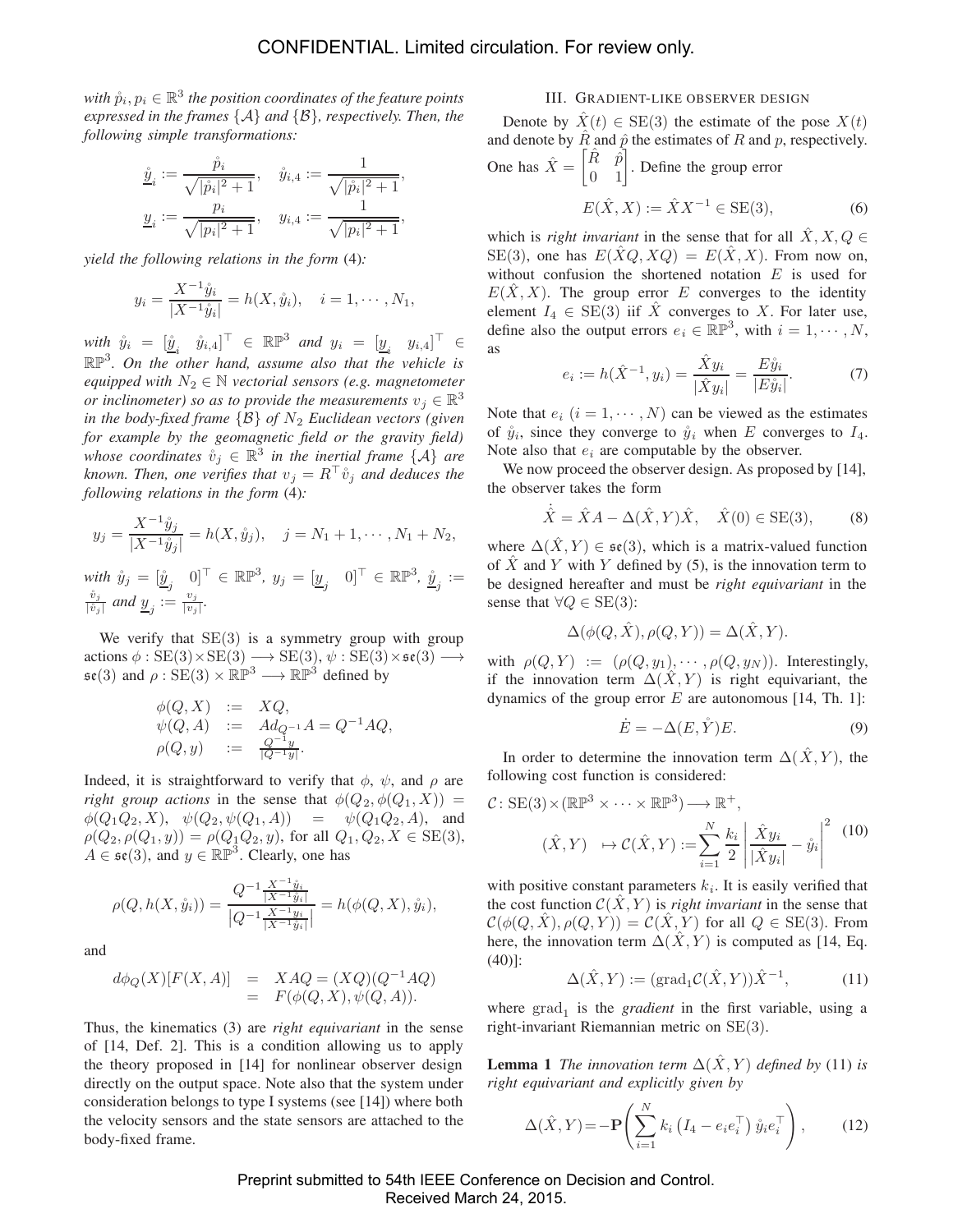*with*  $e_i$  *considered as functions of*  $\hat{X}$  *and*  $y_i$ *, i.e.*  $e_i = \frac{\hat{X}y_i}{|\hat{X}y_i|}$ .

*Proof:* The proof for  $\Delta(\hat{X}, Y)$  given by (12) to be right equivariant is straightforward. Now, using standard rules for transformations of Riemannian gradients and the fact that the Riemannian metric is right invariant, one obtains

$$
\mathcal{D}_1 \mathcal{C}(\hat{X}, Y)[U\hat{X}] = \langle \text{grad}_1 \mathcal{C}(\hat{X}, Y), U\hat{X} \rangle_X
$$
  
\n
$$
= \langle \text{grad}_1 \mathcal{C}(\hat{X}, Y)\hat{X}^{-1}\hat{X}, U\hat{X} \rangle_X
$$
  
\n
$$
= \langle \text{grad}_1 \mathcal{C}(\hat{X}, Y)\hat{X}^{-1}, U \rangle
$$
  
\n
$$
= \langle \Delta(\hat{X}, Y), U \rangle,
$$
 (13)

with some  $U \in \mathfrak{se}(3)$ . On the other hand, using (10) one deduces

$$
\mathcal{D}_{1}\mathcal{C}(\hat{X}, Y)[U\hat{X}] = d_{1}\mathcal{C}(\hat{X}, Y)[U\hat{X}] \n= \sum_{i=1}^{N} k_{i} \left(\frac{\hat{X}y_{i}}{|\hat{X}y_{i}|} - \hat{y}_{i}\right)^{\top} \left(I_{4} - \frac{(\hat{X}y_{i})(\hat{X}y_{i})^{\top}}{|\hat{X}y_{i}|^{2}}\right) \frac{(U\hat{X})y_{i}}{|\hat{X}y_{i}|} \n= \sum_{i=1}^{N} k_{i} (e_{i} - \hat{y}_{i})^{\top} (I_{4} - e_{i}e_{i}^{\top}) U e_{i} \n= \text{tr}\left(\sum_{i=1}^{N} k_{i} (I_{4} - e_{i}e_{i}^{\top})(e_{i} - \hat{y}_{i})e_{i}^{\top} U^{\top}\right) \n= \left\langle -\sum_{i=1}^{N} k_{i} (I_{4} - e_{i}e_{i}^{\top})\hat{y}_{i}e_{i}^{\top}, U\right\rangle \n= \left\langle -\mathbf{P}\left(\sum_{i=1}^{N} k_{i} (I_{4} - e_{i}e_{i}^{\top})\hat{y}_{i}e_{i}^{\top}\right), U\right\rangle.
$$
\n(14)

Finally, the expression of  $\Delta(\hat{X}, Y)$  given by (12) is directly obtained from (13) and (14).

Using the definition (2) of the projection  $P(\cdot)$ , the innovation term  $\Delta(X, Y)$  given by (12) can be rewritten in matrix form as follows:

$$
\Delta(\hat{X}, Y) = \left[ -\frac{1}{2} \sum_{i=1}^{N} k_i (\underline{e}_i \times \hat{\underline{y}}_i) \times \sum_{i=1}^{N} k_i e_{i,4} ((e_i^{\top} \hat{y}_i) \underline{e}_i - \hat{\underline{y}}_i) \right] (15)
$$

Using (9), (11) and (12), one deduces the error system

$$
\dot{E} = -\text{grad}_1 C(E, \dot{Y})
$$
  
=  $\mathbf{P} \left( \sum_{i=1}^N k_i \left( I_4 - e_i e_i^\top \right) \hat{y}_i e_i^\top \right) E$  (16)

with  $e_i$  considered as functions of E and  $\mathring{y}_i$ , i.e.  $e_i = \frac{E \mathring{y}_i}{|E \mathring{y}_i|}$ .

For the sake of analysis purposes, the following assumption is introduced.

**Assumption 1** *(Observability)* The set  $\{\hat{y}_i \in \mathbb{R} \mathbb{P}^3, i =$  $1, \cdots, N$  *satisfies one of the three following cases:* 

- *Case 1: There exist two different points*  $\hat{y}_{i_1}$  *and*  $\hat{y}_{i_2}$  *with*  $\mathring{y}_{i_1,4} = \mathring{y}_{i_2,4} = 0$  *and one point*  $\mathring{y}_{j_1}$  *such that*  $\mathring{y}_{j_1,4} \neq 0$ *.*
- *Case 2: There exist one point*  $\hat{y}_{i_1}$  *with*  $\hat{y}_{i_1,4} = 0$  *and two different points*  $\mathring{y}_{j_1}$  *and*  $\mathring{y}_{j_2}$  *(i.e.,*  $\mathring{y}_{j_1} \neq \mathring{y}_{j_2}$ *)* with  $\mathring{y}_{j_1,4} \neq 0$  and  $\mathring{y}_{j_2,4} \neq 0$ . Furthermore, the vector  $\mathring{y}_{j_1}$ *and the resultant vector*  $v_{j_{12}} := \mathring{y}_{j_2,4} \mathring{\underline{y}}_{j_1} - \mathring{y}_{j_1,4} \mathring{\underline{y}}_{j_2}$  *are non-collinear.*

• *Case 3: There exist three different points*  $\hat{y}_{j_1}$ ,  $\hat{y}_{j_2}$  *and*  $\hat{y}_{j_3}$  *such that*  $\hat{y}_{j_1,4} \neq 0$ ,  $\hat{y}_{j_2,4} \neq 0$  *and*  $\hat{y}_{j_3,4} \neq 0$ . *Furthermore, the resultant vectors*  $v_{j_{12}} := \tilde{y}_{j_2,4} \underline{\tilde{y}}_{j_1}$  –  $\hat{y}_{j_1,4}\hat{y}_{j_2}, v_{j_2,3} := \hat{y}_{j_3,4}\hat{y}_{j_2} - \hat{y}_{j_2,4}\hat{y}_{j_3}$  and  $v_{j_3,1} =$  $\hat{y}_{j_1,4}\,\hat{\underline{y}}_{j_3}^{\,j_2}$  –  $\hat{y}_{j_3,4}\,\hat{\underline{y}}_{j_1}$  are not all collinear.

From here, the first result of this paper is stated.

**Theorem 1** *Consider the kinematics* (3)*. Consider the observer* (8) *with the innovation term*  $\Delta(\hat{X}, Y)$  *given by* (12)*. Assume that Assumption 1 is satisfied. Then, the equilibrium*  $E = I_4$  *of the error system* (16) *is locally asymptotically stable.*

*Proof:* Since the right-hand side of (16) is a gradient flow of  $\mathcal{C}$ , in order to prove the local asymptotic stability of  $E = I_4$ , it suffices to prove that  $\mathcal{C}(E, \overset{\circ}{Y})$  is minimal when  $E = I_4$ . Note that

$$
\mathcal{C}(E, \mathring{Y}) = \mathcal{V}(E) := \frac{1}{2} \sum_{i=1}^{N} k_i \left| \frac{E \mathring{y}_i}{|E \mathring{y}_i|} - \mathring{y}_i \right|^2.
$$
 (17)

Let us prove that the function  $V(E)$  has a unique global minimum at  $E = I_4$ , i.e.

$$
\mathcal{V}(E) = 0 \Leftrightarrow E = I_4.
$$

First, it is straightforward to verify that  $V(I_4)=0$ . Denote  $E = \begin{bmatrix} R_e & p_e \\ 0 & 1 \end{bmatrix}$ , with  $R_e \in SO(3), p_e \in \mathbb{R}^3$ . Now assuming that  $\mathcal{V}(E)=0$ , we only have to prove that  $E = I_4$  or, equivalently,  $R_e = I_3$  and  $p_e = 0$ . In view of (17) and  $V(E)=0$ , one deduces that  $E\mathring{y}_i = |E\mathring{y}_i|\mathring{y}_i$ ,  $\forall i$ , i.e.

$$
\begin{cases} R_e \underline{\mathring{y}}_i + p_e \mathring{y}_{i,4} = \sqrt{\mathring{y}_{i,4}^2 + |R_e \underline{\mathring{y}}_i + p_e \mathring{y}_{i,4}|^2} \ \underline{\mathring{y}}_i & (18a) \\ \mathring{y}_{i,4} = \sqrt{\mathring{y}_{i,4}^2 + |R_e \underline{\mathring{y}}_i + p_e \mathring{y}_{i,4}|^2} \ \mathring{y}_{i,4} & (18b) \end{cases}
$$

Let us consider all the three cases of Assumption 1.

• *Case 1 of Assumption 1:* Since  $\ddot{y}_{i_1,4} = \dot{y}_{i_2,4} = 0$ , one has  $|\underline{\hat{y}}_{i_1}| = |\underline{\hat{y}}_{i_2}| = 1$ . Then, one deduces from (18a) that  $Re \underline{\hat{y}}_{i_1}^{i_1} = \underline{\hat{y}}_{i_1}^{i_2}$  and  $Re \underline{\hat{y}}_{i_2} = \underline{\hat{y}}_{i_2}$ . These equalities and the non-collinearity of  $\hat{y}_{i_1}^{i_2}$  and  $\hat{y}_{i_2}^{i_2}$  allows one to deduce that  $R_e = I_3$ . Since  $\mathring{y}_{j_1,4} \neq 0$ , (18b) implies that  $|E\mathring{y}_{j_1}| = 1$ . As a consequence, one deduces from (18a) that  $p_e = 0$ .

• *Case 2 of Assumption 1:* Analogously to case 1, one deduces that  $Re \hat{y}_{i_1} = \hat{y}_{i_1}$ . Now, since  $\hat{y}_{j_1,4} \neq 0$  and  $\hat{y}_{j_2,4} \neq 0$ , (18b) implies that  $|E\hat{y}_{j_1}| = |E\hat{y}_{j_2}| = 1$ . Then, from (18a) one obtains

$$
\begin{cases} (R_e - I_3) \underline{\mathring{y}}_{j_1} + p_e \mathring{y}_{j_1,4} = 0 \\ (R_e - I_3) \underline{\mathring{y}}_{j_2} + p_e \mathring{y}_{j_2,4} = 0 \end{cases}
$$

From here, simple combination yields  $R_e v_{j_{12}} = v_{j_{12}}$ , with  $v_{j_{12}}$  defined in Assumption 1. One easily verifies that  $v_{j_{12}} \neq$ 0 using the fact that  $\hat{y}_{j_1}$  and  $\hat{y}_{j_2}$  are non-collinear by assumption. Furthermore, since  $\hat{y}_{i_1}$  and  $v_{j_{12}}$  are non-collinear by assumption, relations  $R_e \hat{y}_{i_1} = \hat{y}_{i_1}$  and  $R_e v_{j_1} = v_{j_1}$ obtained previously imply that  $R_e = I_3$ . From here, it is straightforward to deduce that  $p_e = 0$ .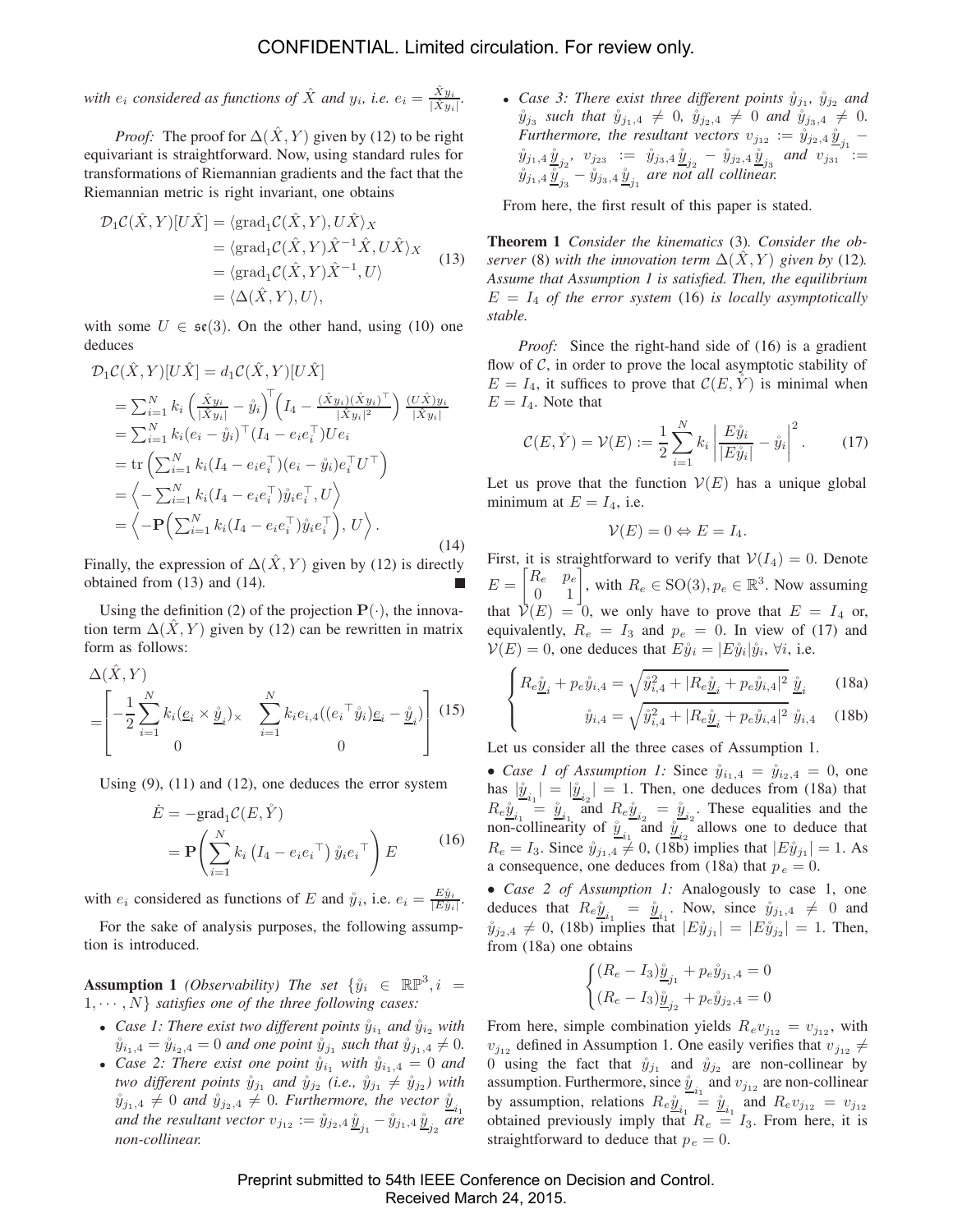• *Case 3 of Assumption 1:* Analogously to case 2, one deduces from (18) that  $|E\hat{y}_{j1}| = |E\hat{y}_{j2}| = |E\hat{y}_{j3}| = 1$  and

$$
\begin{cases} (R_e - I_3) \underline{\mathring{y}}_{j_1} + p_e \mathring{y}_{j_1,4} = 0 \\ (R_e - I_3) \underline{\mathring{y}}_{j_2} + p_e \mathring{y}_{j_2,4} = 0 \\ (R_e - I_3) \underline{\mathring{y}}_{j_3} + p_e \mathring{y}_{j_3,4} = 0 \end{cases}
$$

From here, analogously to case 2 one deduces that  $Re v_{j_{12}} =$  $v_{j_{12}}$ ,  $R_e v_{j_{23}} = v_{j_{23}}$ ,  $R_e v_{j_{31}} = v_{j_{31}}$ , and that  $v_{j_{12}}$ ,  $v_{j_{23}}$  and  $v_{j_{31}}$  are not null. Then, using the non-collinearity assumption of the vectors  $v_{j_{12}}$ ,  $v_{j_{23}}$  and  $v_{j_{31}}$ , one easily deduces that  $R_e = I_3$  and, consequently, that  $p_e = 0$ .

# IV. OBSERVER DESIGN WITH VELOCITY BIAS COMPENSATION

In this section, the observer developed in the previous section will be extended in order to cope with the case where the measurement  $A_y \in \mathfrak{se}(3)$  of the group velocity  $A \in \mathfrak{se}(3)$ is corrupted by an unknown constant bias  $b_A \in \mathfrak{se}(3)$ , i.e.

$$
A_y = A + b_A.
$$

**Assumption 2** *Assume that the following matrices*  $\ddot{G} \in$  $\mathbb{R}^{3\times3}$  *and*  $\mathring{H} \in \mathbb{R}^{3\times3}$  *are full rank:* 

$$
\hat{G} := \sum_{i=1}^{N} k_i (\underline{\hat{y}}_{i \times})^2
$$

$$
\hat{H} := \left(\sum_{i=1}^{N} k_i \hat{y}_{i,4} \underline{\hat{y}}_{i \times}\right) \hat{G}^{-1} \left(\sum_{i=1}^{N} k_i \hat{y}_{i,4} \underline{\hat{y}}_{i \times}\right)
$$

$$
-\sum_{i=1}^{N} k_i \hat{y}_{i,4}^2 (I_3 - \underline{\hat{y}}_i \underline{\hat{y}}_i^{\top})
$$

The condition on the set  $\{\mathring{y}_i \in \mathbb{RP}^3, i = 1, \cdots, N\}$ evoked in Assumption 1 ensures that it is always possible to choose a set of parameters  $\{k_i, i = 1, \dots, N\}$  such that  $\tilde{G}$  and  $\tilde{H}$  are full rank (i.e. invertible). Now, the second result of this paper is stated.

**Proposition 1** *Consider the observer system*

$$
\begin{cases}\n\dot{\hat{X}} = \hat{X}(A_y - \hat{b}_A) - \Delta(\hat{X}, Y)\hat{X} \tag{21a} \\
\dot{\hat{b}}_A = -k_b \mathbf{P} \left( \hat{X}^\top \sum_{i=1}^N k_i \left( I_4 - e_i e_i^\top \right) \hat{y}_i e_i^\top \hat{X}^{-\top} \right) \tag{21b}\n\end{cases}
$$

$$
\begin{cases} \n\hat{X}(0) \in \text{SE}(3), & \hat{b}_A(0) \in \mathfrak{se}(3) \n\end{cases}
$$

*with*  $\Delta(X, Y)$  *given by* (12)*. Assume that Assumptions 1 and 2 are satisfied. Assume also that* A *and* X *are bounded for all time. Then, the equilibrium*  $(E, b_A) = (I_4, 0)$  *of the dynamics of*  $(E, b_A)$ *, with*  $b_A := b_A - b_A$ *, is locally asymptotically stable.*

*Proof:* It is easily verified that  $\dot{b}_A = -\dot{b}_A$  and  $\dot{X} =$  $\hat{X}(A + \tilde{b}_A) - \Delta(\hat{X}, Y)\hat{X}$ . Then, one deduces

$$
\dot{E} = \left( Ad_{\hat{X}} \tilde{b}_A - \Delta(E, \mathring{Y}) \right) E. \tag{22}
$$

Now, consider the candidate Lyapunov function

$$
\mathcal{V}_b(E, \tilde{b}_A) := \frac{1}{2} \sum_{i=1}^N k_i \left| \frac{E\mathring{y}_i}{|E\mathring{y}_i|} - \mathring{y}_i \right|^2 + \frac{1}{2k_b} \|\tilde{b}_A\|^2. \tag{23}
$$

Analogously to the proof of Theorem 1, it can be verified that  $V_b(E, b_A)$  is locally positive-definite and has a unique global minimum at  $(E, b<sub>A</sub>)=(I<sub>4</sub>, 0)$ , i.e.  $\mathcal{V}_b(E, b<sub>A</sub>)=0 \Leftrightarrow$  $(E, b<sub>A</sub>)=(I<sub>4</sub>, 0).$ 

The time-derivative of  $V_b$  satisfies

$$
\dot{\mathcal{V}}_b = \left\langle -\sum_{i=1}^N k_i \left( I_4 - e_i e_i^\top \right) \hat{y}_i e_i^\top, Ad_{\hat{X}} \tilde{b}_A - \Delta(E, \hat{Y}) \right\rangle \n- \frac{1}{k_b} \left\langle \hat{b}_A, \tilde{b}_A \right\rangle \n= - \left\| \mathbf{P} \left( \sum_{i=1}^N k_i \left( I_4 - e_i e_i^\top \right) \hat{y}_i e_i^\top \right) \right\|^2 \n= - \|\Delta(E, \hat{Y})\|^2.
$$
\n(24)

Since the dynamics of  $(E, \tilde{b}_A)$  are not autonomous, LaSalle's theorem does not apply to deduce the convergence of  $\dot{\mathcal{V}}_b$  to zero. Thus, the next step of the proof consists in proving that  $\dot{\mathcal{V}}_b$  is (locally) uniformly continuous along every system's solution in order to deduce, by application of Barbalat's lemma, the convergence of  $\dot{\mathcal{V}}_b$  to zero. To this purpose it suffices to prove that  $V_b$  is bounded. In view of (24),  $V_b$ is bounded if  $\dot{e}_i$   $(i = 1, \dots, N)$  are bounded, where (using (22) and the relation  $e_i = \frac{E\hat{y}_i}{|E\hat{y}_i|}$ )

$$
\dot{e}_i = (I_4 - e_i e_i^\top)(Ad_{\hat{X}}\tilde{b}_A - \Delta(E,\mathring{Y}))e_i.
$$

According to Assumption 2, there exists at least one point  $\hat{y}_i$ such that its fourth component  $\hat{y}_{i,4}$  is not null. This indicates that for a given small number  $\varepsilon > 0$  there exists  $\delta_{\varepsilon} > 0$  such that if  $|p_e| > \delta_{\varepsilon}$  or  $|\tilde{b}_A| > \delta_{\varepsilon}$  then  $\mathcal{V}_b(E, \tilde{b}_A) > \varepsilon$ . Therefore, there exists a small enough neighborhood  $\mathfrak{B}_{\varepsilon} \in \text{SE}(3) \times \mathbb{R}^3$ of the point  $(I_4, 0)$  such that if  $(E(0), b<sub>A</sub>(0)) \in \mathfrak{B}_{\varepsilon}$  then  $V_b(E(0), b_A(0)) < \varepsilon$ . Since  $V_b(E, b_A)$  is non-increasing, one has  $V_b(E(t), \tilde{b}_A(t)) < \varepsilon, \forall t \leq 0$ . This implies that E and  $b_A$  remain bounded. Since X is bounded by assumption, one deduces from the boundedness of  $E$  that  $\overline{X}$  is also bounded, which in turn implies the boundedness of  $E$  and  $\dot{e}_i$ . This concludes the proof of (local) uniform continuity of  $\dot{\mathcal{V}}_b$  and the convergence of  $\dot{\mathcal{V}}_b$  to zero. One easily verifies that  $(E, \tilde{b}_A) = (I_4, 0)$  is an equilibrium of the error system. Let us prove the local stability of this equilibrium. To this purpose let us first prove that  $\forall (E, \tilde{b}_A) \in \mathfrak{B}_{\varepsilon}$ :

$$
\begin{cases} \n\dot{\mathcal{V}}_b(E, \tilde{b}_A) = 0 & \text{if } E = I_4 \\ \n\dot{\mathcal{V}}_b(E, \tilde{b}_A) < 0 & \text{if } E \neq I_4 \n\end{cases}
$$

Consider a first order approximation of  $E = \begin{bmatrix} R_e & p_e \\ 0 & 1 \end{bmatrix}$ around  $I_4$  as

$$
\left\{ \begin{array}{rcl} p_e & = & \varepsilon_p \\ R_e & = & I_3 + \varepsilon_{r \times} \end{array} \right.
$$

with  $\varepsilon_p, \varepsilon_r \in \mathbb{R}^3$ . We only need to prove that

$$
\dot{\mathcal{V}}_b(E, \tilde{b}_A) = 0 \iff \varepsilon_p = \varepsilon_r = 0.
$$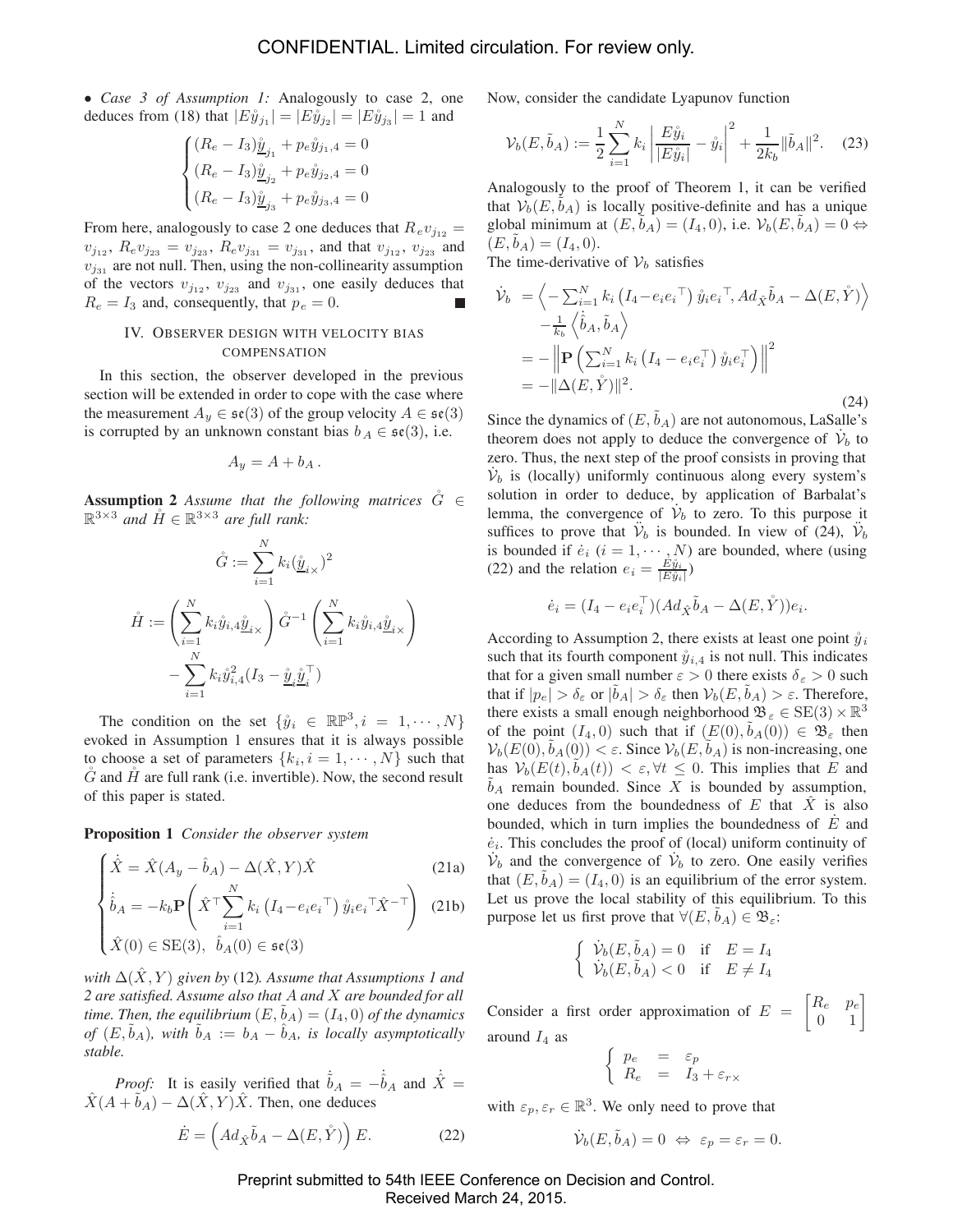Note that (24) and (15) indicate that the relation  $\dot{\mathcal{V}}_b = 0$  is equivalent to

$$
\begin{cases}\n\sum_{i=1}^{N} k_i \underline{e}_i \times \underline{\mathring{y}}_i = 0 \\
\sum_{i=1}^{N} k_i ((e_i \top \mathring{y}_i) \underline{e}_i - \underline{\mathring{y}}_i) e_{i,4} = 0\n\end{cases}
$$
\n(25)

In first order approximations, one verifies that

$$
E\hat{y}_i = \begin{bmatrix} \hat{\underline{y}}_i + \varepsilon_{r \times \hat{\underline{y}}_i} + \hat{y}_{i,4} \varepsilon_p \\ \hat{y}_{i,4} \end{bmatrix},
$$

$$
|E\hat{y}_i| = 1 + \hat{y}_{i,4} \varepsilon_p^{\top} \hat{\underline{y}}_i,
$$

and, thus,

$$
e_i = \frac{E\mathring{y}_i}{|E\mathring{y}_i|} = \begin{bmatrix} \mathring{\underline{y}}_i + \varepsilon_{r \times \mathring{\underline{y}}_i} + \mathring{y}_{i,4} (I_3 - \mathring{\underline{y}}_i \mathring{\underline{y}}_i^\top) \varepsilon_p \\ \mathring{y}_{i,4} - \mathring{y}_{i,4}^2 \varepsilon_p^\top \mathring{\underline{y}}_i \end{bmatrix}.
$$

Therefore, in first order approximations the equalities in (25) can be rewritten as

$$
\left\{ \left( \sum_{i=1}^{N} k_i \mathring{y}_{i,4} \mathring{\underline{y}}_{i \times} \right) \varepsilon_p = \left( \sum_{i=1}^{N} k_i (\mathring{\underline{y}}_{i \times})^2 \right) \varepsilon_r \right\}
$$
 (26a)

$$
\left( \left( \sum_{i=1}^{N} k_i \mathring{y}_{i,4}^2 (I_3 - \mathring{\underline{y}}_i \mathring{\underline{y}}_i^\top) \right) \varepsilon_p = \left( \sum_{i=1}^{N} k_i \mathring{y}_{i,4} \mathring{\underline{y}}_{i \times} \right) \varepsilon_r \quad (26b)
$$

Since  $\tilde{G}$  is full rank according to Assumption 2, it is deduced from (26a) that  $\varepsilon_r = \mathring{G}^{-1} \left( \sum_i k_i \mathring{y}_{i,4} \mathring{\underline{y}}_{i,\chi} \right) \varepsilon_{p}$ . This relation along with (26b) yields  $\tilde{H}\varepsilon_p = 0$ . Since  $\tilde{H}$  is also full rank by Assumption 2, it is deduced that  $\varepsilon_p = 0$  and, consequently,  $\varepsilon_r = 0$ .

It remains to prove to convergence of  $b<sub>A</sub>$  to zero. From the convergence of  $E$  to  $I_4$  (proven previously) and (22), the application of Barbalat's lemma yields the convergence of  $E$ to zero. Finally, Eq. (22) and the convergence of  $\dot{E}$  and of  $\Delta(E, \mathring{Y})$  to zero imply the convergence of  $\tilde{b}_A$  to zero.

**Remark 2** *The estimate*  $\hat{b}_A$  *plays the role of integral correction for the error dynamics* (22)*, allowing for the compensation of the unknown constant bias*  $b_A$ *. It may, however, grow arbitrarily large, resulting in slow convergence and sluggish dynamics of the error evolution. This leads us to replace hereafter the integral term*  $\hat{b}_A$ *, with dynamics given by* (21b)*, by an "anti-windup" integrator similar to the one proposed in [9]. More precisely, by decomposing*  $\hat{b}_A$  $\hat{b}_A = \begin{bmatrix} (\hat{b}_\Omega) \times & \hat{b}_V \\ 0 & 0 \end{bmatrix}$  with  $\hat{b}_\Omega, \hat{b}_V \in \mathbb{R}^3$ , one rewrites the

*dynamics* (21b) *of the estimated bias*  $\hat{b}_A$  *as* 

$$
\begin{cases} \dot{\hat{b}}_{\Omega} = k_b \hat{R}^\top \left( \Omega_{\Delta} + \frac{1}{2} V_{\Delta} \times \hat{p} \right) \\ \dot{\hat{b}}_{V} = k_b \hat{R}^\top V_{\Delta} \end{cases}
$$

 $with \ \ V_{\Delta} \ \ := \ \ \sum_{i=1}^{N} k_i e_{i,4}((e_i^{\top} \mathring{y}_i)\underline{e}_i \ - \ \mathring{y}_i) \ \ and \ \ \Omega_{\Delta} \ \ :=$  $-\frac{1}{2}\sum_{i=1}^{N} k_i e_i \times \hat{y}_i$ . From here, the following modified dy*namics of*  $\hat{b}_A$  *(i.e. of*  $\hat{b}_\Omega$  *and*  $\hat{b}_V$ *) are proposed:* 

$$
\begin{cases} \dot{\hat{b}}_{\Omega} = k_b \hat{R}^{\top} (\Omega_{\Delta} + \frac{1}{2} V_{\Delta} \times \hat{p}) - \kappa_{\Omega} (\hat{b}_{\Omega} - \text{sat}_{\delta_{\Omega}} (\hat{b}_{\Omega})) \quad (28a) \\ \dot{\hat{b}}_{V} = k_b \hat{R}^{\top} V_{\Delta} - \kappa_{V} (\hat{b}_{V} - \text{sat}_{\delta_{V}} (\hat{b}_{V})) \end{cases}
$$
 (28b)

*with initial conditions*  $|b_{\Omega}(0)| \leq \delta_{\Omega}$  *and*  $|b_{V}(0)| \leq \delta_{V}$ ;  $\kappa_{\Omega}$  *and*  $\kappa_{V}$  *two positive numbers;*  $\delta_{\Omega}$  *and*  $\delta_{V}$  *two positive parameters associated with the classical functions*  $\text{sat}_{\delta_{\Omega}}(\cdot)$ *and*  $\text{sat}_{\delta_{\Omega}}(\cdot)$  *defined by*  $\text{sat}_{\delta}(x) = x \min(1, \delta/|x|), \forall x \in \mathbb{R}^{3}$ . *The values of*  $\delta_{\Omega}$  *and*  $\delta_{V}$  *correspond to initial guesses on the bounds of*  $b_{\Omega}$  *and*  $b_{V}$ *, i.e.*  $|b_{\Omega}| \leq \delta_{\Omega}$  *and*  $|b_{V}| \leq \delta_{V}$ *. Then, based on the inequality*  $|b - \text{sat}_{\delta}(b - b)| \leq |b|$  *for all*  $\tilde{b} \in \mathbb{R}^3$  *and provided that*  $\delta \geq |b|$  *(see e.g. [9]), it can be easily proved that the time-derivative of*  $V_b$  *defined by* (23) satisfies  $\dot{\mathcal{V}}_b \leq -\|\Delta(E,\mathring{Y})\|^2$ . Therefore, the convergence *and stability properties given in Proposition 1 still holds when the dynamics of*  $\hat{b}_A$  *given by* (21b) *is replaced by* (28)*.* 

## V. SIMULATION RESULTS

In this section, the performance of observer (21), with (21b) replaces by (28), is illustrated by simulations. The angular and translational velocity measurements are corrupted by the following constant biases:

$$
b_{\Omega} = [-0.02 \quad 0.02 \quad 0.01]^{\top} \quad (\text{rad/s}),
$$
  
 $b_{V} = [0.2 \quad -0.1 \quad 0.1]^{\top} \quad (\text{m/s}).$ 

We consider the three following cases where only three system outputs  $y_i \in \mathbb{RP}^3$  of known inertial elements  $\mathring{y}_i \in$  $\mathbb{RP}^3$  (i = 1, 2, 3) are available to measurement:

• Case 1: corresponds to Case 1 of Assumption 1, in which two vectorial measurements  $v_1, v_2 \in \mathbb{R}^3$  and the position measurement  $p_1 \in \mathbb{R}^3$  of one feature point are available, where

$$
v_1 = R^{\top} \mathring{v}_1, \ v_2 = R^{\top} \mathring{v}_2, \ p_1 = R^{\top} (\mathring{p}_1 - p),
$$

with  $\mathring{v}_1 = \begin{bmatrix} 0 & 0 & 1 \end{bmatrix}^\top$ ,  $\mathring{v}_2 = \begin{bmatrix} \sqrt{3}/2 & 1/2 & 0 \end{bmatrix}^\top$  and  $\hat{p}_1 = [1 \ 0 \ 0]^{\top}.$ 

• Case 2: corresponds to Case 2 of Assumption 1, in which one vectorial measurement  $v_1 \in \mathbb{R}^3$  and the position measurements  $p_1, p_2 \in \mathbb{R}^3$  of two feature points are available, where

$$
v_1 = R^{\top} \mathring{v}, \ p_1 = R^{\top} (\mathring{p}_1 - p), \ p_2 = R^{\top} (\mathring{p}_2 - p),
$$
  
with 
$$
\mathring{v}_1 = [0 \quad 0 \quad 1]^{\top}, \ \mathring{p}_1 = [1 \quad 0 \quad 0]^{\top} \text{ and } \mathring{p}_2 = [-1/2 \quad \sqrt{3}/2 \quad 0]^{\top}.
$$

• Case 3: corresponds to Case 3 of Assumption 1, in which the position measurements  $p_1, p_2, p_3 \in \mathbb{R}^3$  of three feature points are available, where

$$
p_1 = R^{\top}(\mathring{p}_1 - p), \ p_2 = R^{\top}(\mathring{p}_2 - p), \ p_3 = R^{\top}(\mathring{p}_3 - p),
$$
  
with 
$$
\mathring{p}_1 = \begin{bmatrix} 1 & 0 & 0 \end{bmatrix}^{\top}, \ \mathring{p}_2 = \begin{bmatrix} -1/2 & \sqrt{3}/2 & 0 \end{bmatrix}^{\top} \text{ and}
$$
  

$$
\mathring{p}_3 = \begin{bmatrix} -1/2 & -\sqrt{3}/2 & 0 \end{bmatrix}^{\top}.
$$

Recall that Remark 1 explains how to transform a vector or a position of a feature point into a corresponding element of  $\mathbb{RP}^3$ .

The gains and parameters involved in the proposed observer are chosen as follows:

$$
k_1 = k_2 = k_3 = 2, k_b = 1,
$$
  
 $\kappa_{\Omega} = \kappa_V = 10, \delta_{\Omega} = 0.052, \delta_V = 0.346.$ 

For each simulation run, the proposed filter is initialized at the origin (i.e.  $\hat{R} = I_3, \hat{p} = 0, \hat{b}_{\Omega} = 0, \hat{b}_{V} = 0$ ) while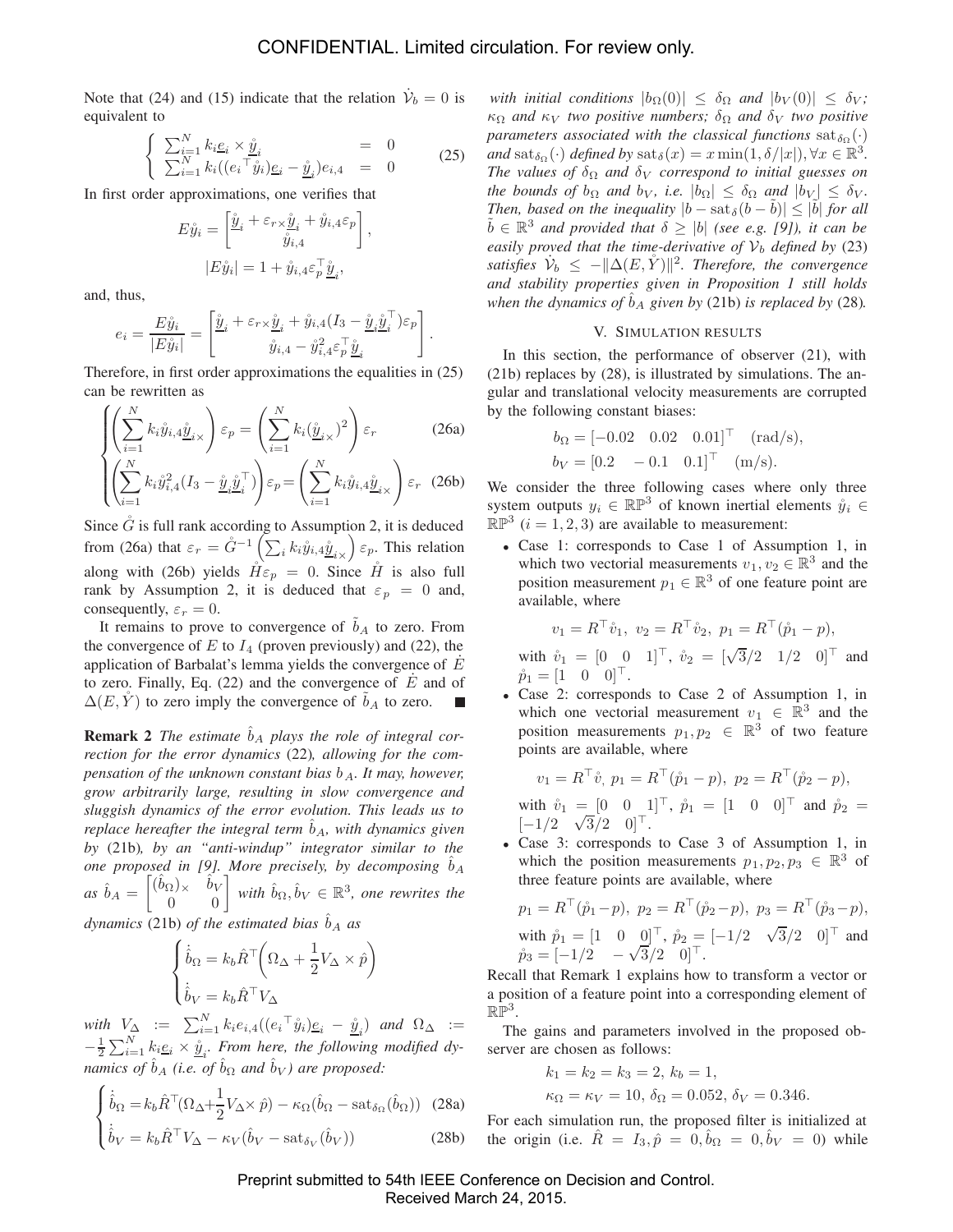

Fig. 1. The rotation angle and the position tracking performance of the proposed observer. Note that the dashed lines are the estimated trajectories (for Cases 1 (green), Case 2 (blue), Case 3 (red)) while the solid line (black) represents the true trajectory.



Fig. 2. The norms of the estimated velocity bias errors  $|\tilde{b}_{\Omega}|$  and  $|\tilde{b}_{V}|$  vs. time.

the true trajectories are initialized differently. Combined sinusoidal inputs are considered for both the angular and translational velocity inputs of the system kinematics. The rotation angle associated with the axis-angle representation is used to represent the attitude trajectory. One can observe from Figure 1 that the observer trajectories converge to the true trajectories after a short transition period for all the three considered cases. Figure 2 shows that the norms of the estimated velocity bias errors  $|\tilde{b}_{\Omega}|$  and  $|\tilde{b}_{V}|$  converge to zero, which means that the group velocity bias  $b<sub>A</sub>$  is also correctly estimated.

## VI. CONCLUSIONS

In this paper, we propose a nonlinear observer on  $SE(3)$ for full pose estimation that takes the system outputs on the real projective space  $\mathbb{RP}^3$  directly as inputs. The observer derivation is based on a recent observer design technique directly on the output space, proposed in [14]. An advantage with respect to our prior work [10] is that we can now incorporate in a unique observer different types of measurements such as vectorial measurements of known inertial vectors and position measurements of known feature points. The proposed observer is also extended on  $SE(3) \times \mathfrak{se}(3)$ 

so as to compensate for unknown additive constant bias in the velocity measurements. Rigorous stability analyses are equally provided. Excellent performance of the proposed observers are justified through extensive simulations.

### ACKNOWLEDGEMENT

This work was supported by the French *Agence Nationale de la Recherche* through the ANR ASTRID SCAR project "Sensory Control of Aerial Robots" (ANR-12-ASTR-0033) and the Australian Research Council through the ARC Discovery Project DP120100316 "Geometric Observer Theory for Mechanical Control Systems".

#### **REFERENCES**

- [1] N. Aghannan and P. Rouchon. An intrinsic observer for a class of lagrangian systems. *IEEE Trans. on Automatic Control*, 48(6):936– 945, 2003.
- [2] G. Baldwin, R. Mahony, and J. Trumpf. A nonlinear observer for 6 DOF pose estimation from inertial and bearing measurements. In *IEEE Conf. on Robotics and Automation*, pages 2237–2242, 2009.
- [3] G. Baldwin, R. Mahony, J. Trumpf, T. Hamel, and T. Cheviron. Complementary filter design on the Special Euclidean group SE(3). In *European Control Conference*, pages 3763–3770, 2007.
- [4] S. Bonnabel, P. Martin, and P. Rouchon. Symmetry-preserving observers. *IEEE Trans. on Automatic Control*, 53(11):2514–2526, 2008.
- [5] S. Bonnabel, P. Martin, and P. Rouchon. Non-linear symmetry preserving observers on lie groups. *IEEE Trans. on Automatic Control*, 54(7):1709–1713, 2009.
- [6] A. Eudes, P. Morin, R. Mahony, and T. Hamel. Visuo-inertial fusion for homography-based filtering and estimation. In *IEEE/RSJ Int. Conf. on Intelligent Robots and Systems*, pages 5186–5192, 2013.
- [7] G. D. Baldwin. *Inertial Vision Pose Estimation Using Non-Linear Observers*. PhD thesis, The Australian National University, 2009.
- [8] H. F. Grip, T. I. Fossen, T. A. Johansen, and A. Saberi. Attitude estimation using biased gyro and vector measurements with time-varying reference vectors. *IEEE Trans. on Automatic Control*, 57(5):1332– 1338, 2012.
- [9] M.-D. Hua, G. Ducard, T. Hamel, R. Mahony, and K. Rudin. Implementation of a nonlinear attitude estimator for aerial robotic vehicles. 22(1):201–213, 2014.
- [10] M.-D. Hua, M. Zamani, J. Trumpf, R. Mahony, and T. Hamel. Observer design on the special euclidean group SE(3). In *IEEE Conf. on Decision and Control*, pages 8169–8175, 2011.
- [11] A. Khosravian, J. Trumpf, R. Mahony, and C. Lageman. Observers for invariant systems on lie groups with biased input measurements and homogeneous outputs. *Automatica*, 55:19–26, 2015.
- [12] C. Lageman, J. Trumpf, and R. Mahony. Gradient-like observers for invariant dynamics on a Lie group. *IEEE Trans. on Automatic Control*, 55(2):367–377, 2010.
- [13] R. Mahony, T. Hamel, and J.-M. Pflimlin. Nonlinear complementary filters on the Special Orthogonal group. *IEEE Trans. on Automatic Control*, 53(5):1203–1218, 2008.
- [14] R. Mahony, J. Trumpf, and T. Hamel. Observers for kinematic systems with symmetry. In *9th IFAC Symposium on Nonlinear Control Systems*, pages 617–633, 2013.
- [15] P. Martin and E. Salaun. Design and implementation of a low-cost observer-based attitude and heading reference system. 18(7):712–722, 2010.
- [16] H. Nijmeijer and T. I. Fossen. *New Directions in Nonlinear Observer Design*, volume 244 of Lecture Notes in Control and Information Sciences. Springer, 1999.
- [17] H. Rehbinder and B. Ghosh. Pose estimation using line-based dynamic vision and inertial sensors. *IEEE Trans. on Automatic Control*, 48(2):186–199, 2003.
- [18] A. Roberts and A. Tayebi. On the attitude estimation of accelerating rigid-bodies using GPS and IMU measurements. In *IEEE Conf. on Decision and Control*, pages 8088–8093, 2011.
- [19] S. Salcudean. A globally convergent angular velocity observer for rigid body motion. *IEEE Trans. on Automatic Control*, 36(12):1493–1497, 1991.